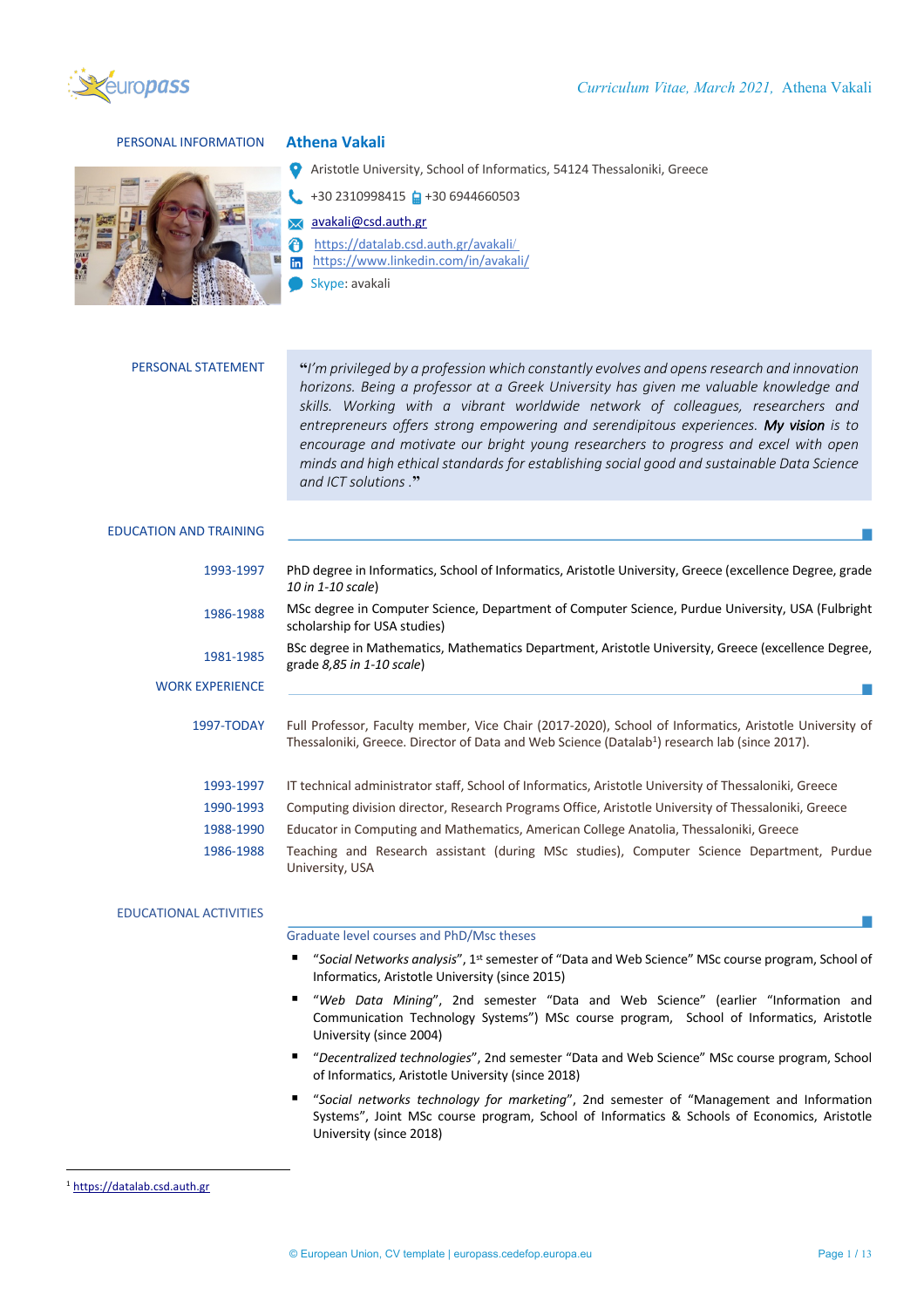

## Curriculum Vitae Athena Vakali

- *"Web Information frameworks"*, 2nd semester of "Informatics and Management" Joint MSc course program, School of Informatics & Schools of Economics, Aristotle University (2003-2018)
- *"Web Information Systems"*, 1st semester of "Information and Communication Technology Systems" MSc course program, School of Science & Technology, International Hellenic University (2010-2014)
- § "*Advances in Software Engineering*", 2nd year of Information Systems MSc course program, Hellenic Open University (2005-2014)
- Supervised more than 60 MSc level diploma theses (Aristotle University, Hellenic International University, Hellenic Open University)
- § Supervised 10 completed PhD dissertations mostly in the topics of Web information systems and Data analytics. Most of former PhD students are already faculty members or advanced experts in national and worldwide Universities, research centres, and companies.
- § Currently (2020-21) collaboration with 5 post doc level researches and supervision of 7 PhD students and 12 MSc students' theses.

## Undergraduate courses and BSc theses

- § "*Operating Systems*", 5th semester of Informatics undergraduate course program, School of Informatics, Aristotle University (since 1997)
- § "*Web Information Systems*", 6th semester of Informatics undergraduate course program, School of Informatics, Aristotle University (since 2003)
- § "*Distributed Operating Systems*", 6th semester of Informatics undergraduate course program, School Informatics, Aristotle University (1997-2019)
- § "*Internet Technologies, Services and Applications*", 6th semester of Informatics undergraduate course program, School of Informatics, Aristotle University (1997-2002)
- Supervised more than 100 diploma theses at the School of Informatics, Aristotle University (since 1997)

## Mentorship

- Mentorship and support for the establishment and promotion of the ACM Aristotle University Student Chapter as the official student chapter of the ACM in the Aristotle University of Thessaloniki to be based at the School of Informatics (since 2008).
- § Faculty Sponsor, Mentorship and support for the establishment and promotion of the AUTH ACM-W Student Chapter as the official chapter of ACM-W at Aristotle University of Thessaloniki, Greece (AUTH), based at the School of Informatics (since 2012).
- Mentorship and students empowerment to participate in local and international challenges such as the ACM Student Research Competition, IEEE Contests, OK Thess innovation challenges, Meetups for entrepreneurships, etc (since 2005).
- § Mentorship and coaching for students Web information portal projects implementations which propose platforms for UN Sustainable Development Solutions Network (SDSN) goals and collaboration with the SDSN Black Sea Universities Network to promote students work and to inspire social innovation (since 2019).
- Mentor and coach of the student groups who have participated at the students competition of the 11th International Conference on Interactive Mobile Communication Technologies and Learning, IMCL 2017.
- Mentorship and supervision of the Memrise hackathon challenge with open APIs and interesting learning gamification experiences (Summer 2013).
- Mentor and coach of the student group which has achieved the 3rd place at the Greek competition "Microsoft Imagine Cup 2011" at Software Design category, presenting the software platform "Life Avatar" which contributes to a healthier way of living.
- Mentor and coach of the student group which has achieved the 3rd place at the national competition of Imagine Cup Software 2010 Design International presenting the "beeHive: an Educational Platform for Teens".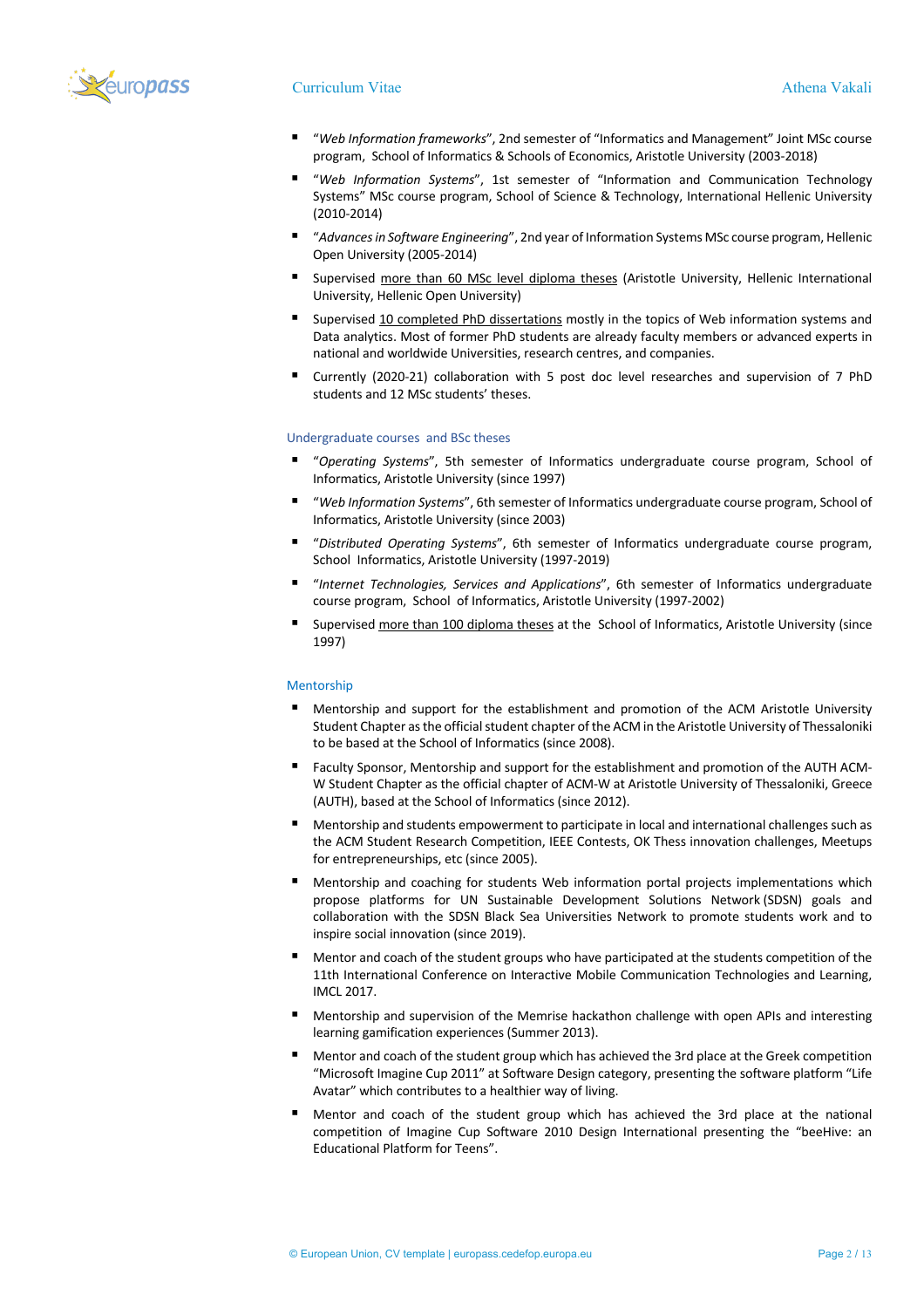

# RESEARCH PROJECTS

**Role** : coordinator, scientific and research supervision, design and implementation of Data Science tasks, sustain projects collaboration networks.

- § "**RESET: Redesigning Equality and Scientific Excellence Together**", EU H2020 Science With And For Society (SWAFS) Programme, 2021-2024
- § "**INCENTIVE: Establishing Citizen Science Hubs in European Research Performing and Funding Organisations to drive institutional change and ground Responsible Research and Innovation in society**", EU H2020 Science With And For Society (SWAFS) Programme, 2021-2024
- § **EuroCC: National Competence Centres in the framework of EuroHPC**", EU H2020 Euro HPC & Greek Secretary of Research Programme, 2020-2022
- § "**RAINBOW: An open, trusted and secure fog computing platform**", EU Η2020 ICT-15-2019-2020, 2020-2022, https://rainbow-h2020.eu
- § "**Lifechamps: A Collective Intelligent Platform to Support Cancer Champions**", H2020 SC1-DTH-01- 2019, Digital Transformation in Health and Care, 2019-2022, https://lifechamps.eu
- § "**RAIS: Real-time Analytics for Internet of Sports**", EU H2020 Marie Skłodowska Curie ITN Action, 2019-2022, https://rais-itn.eu/
- § "**CUREX: Secure and private health data exchange**", EU H2020 SC1-FA-DTS-2018 Trusted digital solutions and Cybersecurity in Health and Care, 2018-2021, https://curex-project.eu
- "HEART: Hardware-enabled Energy Analytics in Real Time", GR Research-Create-Innovate Action, 2020-2023
- § **"Clinapp :** "**An advanced AI-based patient appointment scheduler for smart management of patients and medical data**", GR Research-Create-Innovate Action, 2020-2023
- § "**TTLS: Tourism Transportation and Leisure Services optimization using intelligent systems**", GR Research-Create-Innovate Action, 2018-2021, https://ttls.gr
- § "**PTwist: An open platform for plastic lifecycle awareness, monetization, and sustainable innovation**", EU H2020 ICT-11-2017 CAPS, 2017-2019, https://ptwist.eu

#### Completed Projects (indicative list)

- § "*ENCASE: Enhancing security and privacy in the Social Web: a user-centered approach for the protection of minors*", EU H2020 Marie Skłodowska Curie RISE Action, 2015-2019, https://encase.socialcomputing.eu
- § "*ONLINE S3: An Online Platform for Smart Specialisation Policy Advice*", EU H2020 On-line mechanisms for knowledge-based policy advice project under the Integrating Society in Science and Innovation, 2016-2018, https://www.onlines3.eu
- § "*Fix the Fixing: Proactive quelling of sports events manipulation*", Erasmus+ project, Education, Audiovisual and Culture Executive Agency, 2016-2018
- § "*REVITAL: Real and Virtual Social Interactions*", EU FP7 Internet Science Network of Excellence, 2013-2015
- § "*SEN2SOC: Sensors talk and humans sense*", EU FP7 SmartSantander, 2013-2014
- § "*Digital cities architectures and systems*", EADIC and National Research funded, 2012-2015
- § "*Cloud4Trends: Leveraging the cloud infrastructure for localized real-time trend detection in social media*", EU Venus-C, 2011-2012
- § "*Virtual Museum over a Sensor Web*", EOX Grants, 2009-2011
- § "*Towards Archaeological Heritage New Accessibility*", EU funded Culture Project, 2004-2007
- § "*XML Data Management on the Semantic Web*", bilateral research project between Greece-Czech Republic, funded by the Greek Secretary of Research, 2005 - 2008
- § "*Access Control Techniques on Distributed Environments and on the Web*", bilateral research project between Greece-Italy, funded by Greek Secretary of Research, 2005 - 2008
- § "*Hrakleitos: Methodologies and Techniques for Internet Objects Management*", funded by Greek Secretary of Research, 2003-2006
- § "*Internet Data Classification and Information Retrieval*", bilateral research project between Greece-China, funded by the Greek Secretary of Research, 2003-2005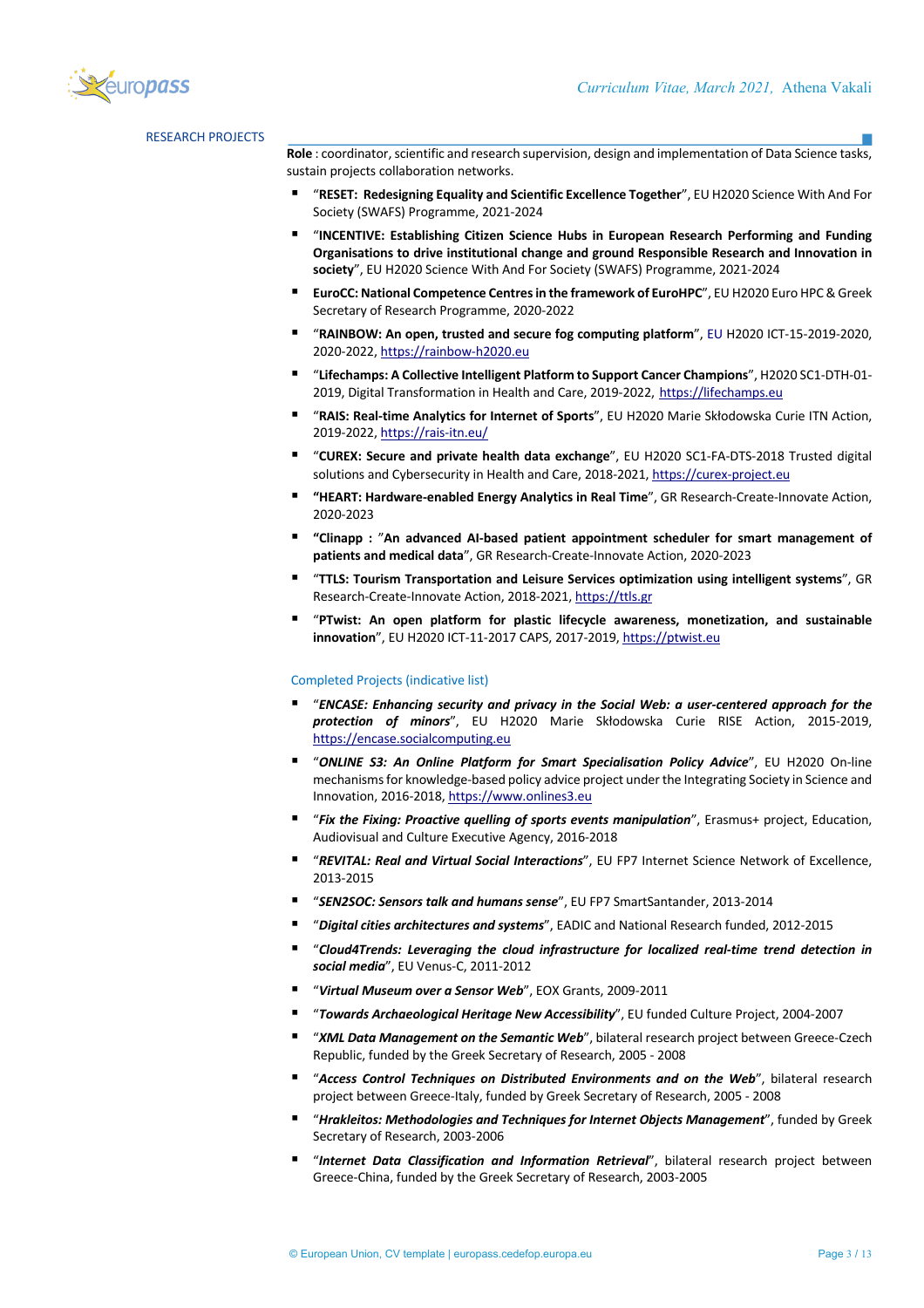

## Curriculum Vitae Athena Vakali

- § "*Web Data Mining Algorithms*", bilateral research project between Greece-Czech Republic, funded by the Greek Secretary of Research, 2003 - 2008
- § "*ERMIS: Development of an Advanced Collaborative e-business system for Retail Chain*", Research Technological Development Framework, funded by the Information Society, 2003-2005

# RESEARCH FOCUS

Prof. Vakali research efforts focus on Data Science disciplines with emphasis on Big Data analytics and Data technologies. Her research work spans from foundational principles (with algorithms and feature engineering approaches) to design and implementations of actual technologies, tools, and systems implemented in various domains. At her core research work, prof Vakali explores the : (i) dynamics and trends which drive online Web content and usage evolution; (ii) modelling and management of big data entities; (iii) knowledge extraction by appropriate graph mining and AI inspired techniques; and (iv) study of emerging data technologies from cloud to the edge, and their extend to decentralized (blockchain) frameworks. Her research work has valuable contributions to multiple domains since her research work is extensively validated by robust experimentation in social networks, health, energy, creative platforms, and smart cities. Under her lead, the Datalab research team is intensively involved in research and innovation actions with a focus on the next main topics :

- § *Evolving big data analytics* with various methodologies (community detection, graph mining, incremental clustering, data mining, machine learning, etc.) on multiple (Web logs, social networks, reviews, etc.) datasets targeting opinions, topics, emotions and latent knowledge detection from big data sources;
- § *Social media and networks modelling and mining* with usage and content summarization methodologies for topics and events detection in various contexts (geo-location, time, sentiment, etc). Emphasis on social networks trends and phenomena, such as social media fraud, and behavioural patterns revealing;
- § *Smart cities and IoT data integration and summarization* with focus on smart city data threads management and detection of communities, trends, events, and sentiment on geo-located data and on distributed smart city infrastructures.
- § *Cloud to the edge and fog evolving data streams analytics* with efforts on the design and implementation of cloud to the edge frameworks for health, wellbeing, energy, and social networks domains at which decentralized technologies are also explored and validated;
- § *Social and sustainable innovation, creative and cultural platforms* designs and implementations via data driven technologies which establish methods, tools and frameworks at which content and usage are reflected and analysed under ethical and protected data regulations and norms.

| <b>PERSONAL SKILLS</b>             |                      |           |                                                                                                                                                                                                                                                                                                                                                                                   |                                        |                |
|------------------------------------|----------------------|-----------|-----------------------------------------------------------------------------------------------------------------------------------------------------------------------------------------------------------------------------------------------------------------------------------------------------------------------------------------------------------------------------------|----------------------------------------|----------------|
| Mother tongue(s)                   | Greek                |           |                                                                                                                                                                                                                                                                                                                                                                                   |                                        |                |
| Other language(s)                  | <b>UNDERSTANDING</b> |           | <b>SPEAKING</b>                                                                                                                                                                                                                                                                                                                                                                   |                                        | <b>WRITING</b> |
|                                    | Listening            | Reading   |                                                                                                                                                                                                                                                                                                                                                                                   | Spoken interaction   Spoken production |                |
| <b>English</b>                     | C <sub>2</sub>       | <b>CW</b> | C <sub>2</sub>                                                                                                                                                                                                                                                                                                                                                                    | C <sub>2</sub>                         | C <sub>2</sub> |
|                                    |                      |           |                                                                                                                                                                                                                                                                                                                                                                                   |                                        |                |
| French                             | A1                   | A1        | A1                                                                                                                                                                                                                                                                                                                                                                                |                                        |                |
| <b>Communication skills</b>        |                      |           | Excellent communication skills gained through her experience as a data scientist and expert for over<br>than 25 years. Her educational capacities have been extended by her attendance to "train the train"<br>programmes and her social communication skills are constantly extended with her impressive<br>worldwide network of colleagues and collaborators in all continents. |                                        |                |
| Organisational / managerial skills |                      |           | Leadership in team building and consulting gained from the faculty member overall experience. Her<br>graduate level studies coordination skills are augmented by the director's position at the Informatics<br>MSc program and by her inclusion in several boards and committees (locally and internationally). Her                                                               |                                        |                |

term as Vice head at the School of Informatics as well as her participation in several boards (faculty selection, data science policies consulting, etc) augment her managerial and leadership skills.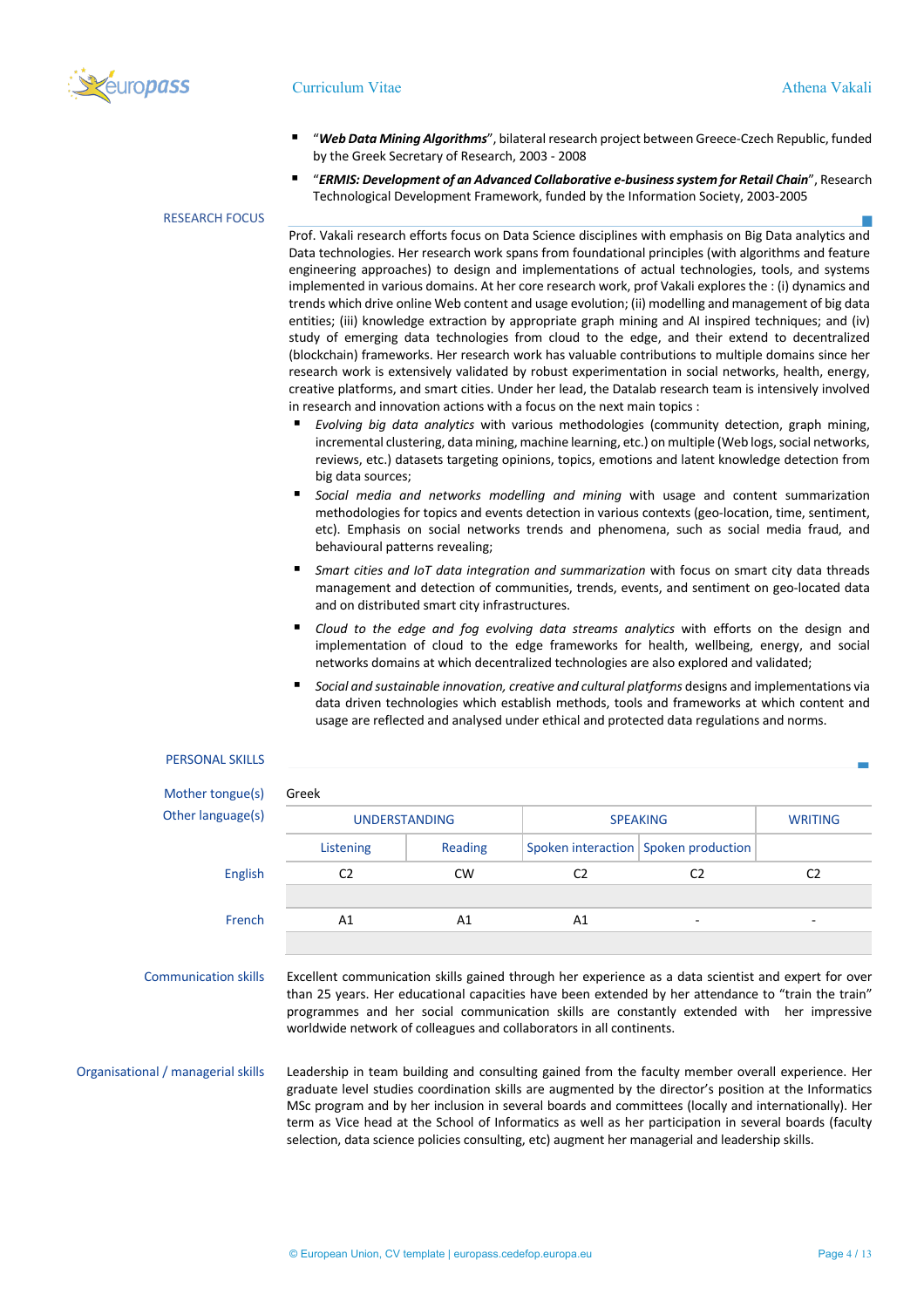

International presence Strong research collaborations and synergies capacity gained by more than 25 years of a strong academic career. Research and implementation projects skills gained by the coordination of many EU and national research programmes. Prof. Vakali has a very strong network due to both her academia research work (more than 200 co-authors in her published work) and to her multiple research and innovation projects coordination (more than 25 EU and national projects). Moreover, she has taken sabbatical leaves to Australia (University of South New Whales and University of Melbourne, 2006-2007), USA (Purdue University, 1999-2000) and short visits under bilateral projects to many Universities worldwide : Dept. of Computer Science and Engineering Jiao Tong, Shanghai University, China; Dept. of Computer Science of Boston University, USA; University of Magdeburg, Germany; Polytechnic University of Madrid, Spain; University of Claude Bernard Lyon, France; Charles University, Praha, Czech Republic, Zayed University, Dubai; University of Sabanci, Turkey; University of Chile, Chile; etc

## Digital competence

| SELF-ASSESSMENT     |                                                                        |                      |                                    |                                    |
|---------------------|------------------------------------------------------------------------|----------------------|------------------------------------|------------------------------------|
| Data<br>exploration | Communicatio<br>n and<br>networking                                    | Content<br>analytics | <b>Protected data</b><br>solutions | Problem solving and<br>supervision |
|                     | <b>PROFICIENT USER PROFICIENT USER PROFICIENT USER PROFICIENT USER</b> |                      |                                    | <b>PROFICIENT USER</b>             |

■ Excellent design and programming skills in many software technologies (Java, Python, C, etc)

§Excellent design and programming skills in Web software development, distributed data management, databases, etc.

## Other skills Programming contests team consulting, mentorship and supervision skills, gained by her long experience as a University advisor, supervisor, coach, and mentor.

## SCIENTIFIC PUBLICATIONS

## **Publications record and highlights**

In summary, prof. Vakali has (co-)authored **5 books** and **more than 15 book chapters** in edited books from Springer and IGI, and **more than 60 papers** in refereed journals most of them at high quality journals, such as ACM Transactions on the Web, ACM Computing Surveys, ACM Transactions on Modeling and Computer Simulation, IEEE Transactions on Knowledge and Data Engineering, IEEE Internet Computing, IEEE System Man & Cybernetics, World Wide Web Journal, etc. She has **110 papers** in International conferences and editor (PC co-chair) at more than 15 prestigious International Conferences (eg IEEE/WIC/ACM International Conference on Web Intelligence, WI 2019, Web Information Systems Engineering - WISE 2014 , etc) . Her proceedings publications place emphasis on Web data and analytics technologies, Social networks, and data science topics such as the Web Intelligence (ACM/WI), Web Information Systems Engineering (WISE), the ACM Hypertext Conference, the Social Networks and Social Media Mining on the Web in conjunction with DASFAA, the Conference for Data Warehousing and Knowledge Discovery (DaWaK), the ACM Conference on Recommender systems (RecSys), etc. Professor Vakali has a wide and strong co-authorship network with 217 unique co-authors (according to DBLP co-authors index) who originate from worldwide research affiliations.

Her publications have attracted **8380 citations**, with **h-index 38** and **i10-index 102**, according to Google Scholar (March 2021).

**Publications quality:** Prof. Vakali has published more than 60 papers in scientific journals with peerreviewing process. According to the latest Journal Citation Reports (ISI 2020), most of her published journals have impact factor higher than two and some of her papers are in prestigious journals (such as ACM Computing Surveys, ACM Transactions of the Web, IEEE Internet Computing, Experts Systems with Applications, etc). Moreover, a significant number of more than 100 papers in international conferences have very competitive acceptance rate lower than 25% such as: *WebSci Conf, ACM HyperText (HT), WWW Companion, ACM Web Intelligence (WI), WISE, International Conference on Web and Social Media (ICWSM), etc.* Finally, six of her papers received the best paper award in International Conferences and journals.

An indicative list of publications (last 8 years) is given next. More info for her publications at : https://dblp.org/pid/v/AthenaVakali.html and https://scholar.google.gr/citations?user=sq\_u8P0AAAAJ&hl=en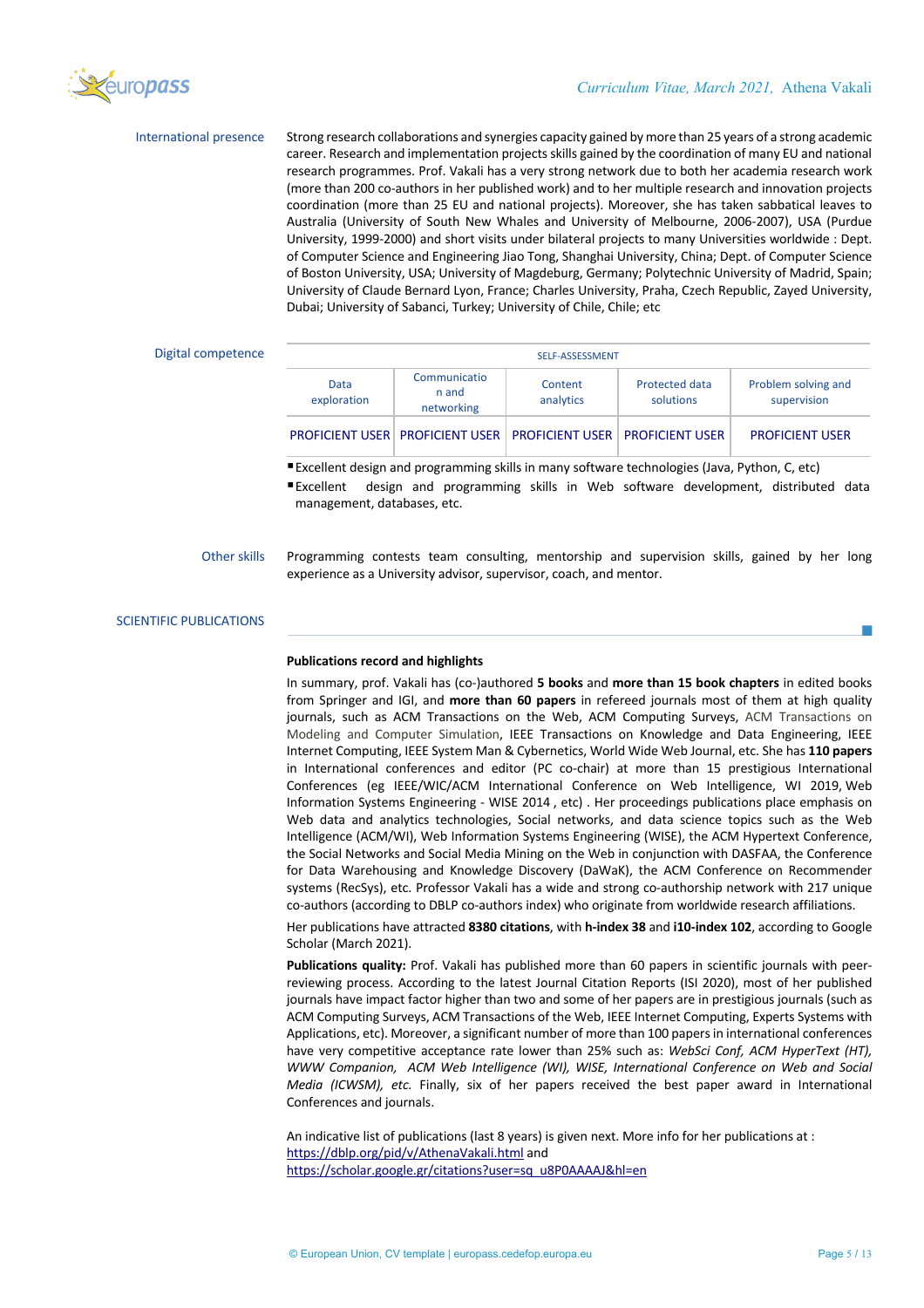

#### PUBLICATIONS LIST

2021 **"An exploratory approach for urban data visualization and spatial analysis with a game engine."** Multimedia Tools and Applications (2021): 1-25. Psaltoglou, Artemis, and Athena Vakali.

"**Lumina: an adaptive, automated and extensible prototype for exploring, enriching and visualizing data**." *Journal of Visualization* (2021): 1-25. Kagkelidis, Konstantinos, Ilias Dimitriadis, and Athena Vakali.

2020

**Bot-Detective: An explainable Twitter bot detection service with crowdsourcing functionalities**, (MEDES 2020). (Best Paper Award) 12th International Conference on Management of Digital EcoSystems, ACM Digital Library 2020. Maria Kouvela, Ilias Dimitriadis and Athena Vakali

**A Methodology for Runtime Detection and Extraction of Threat Patterns**. SN Comput. Sci. 1(5): 238 (2020). Christos Bellas, Athanasios Naskos, Georgia Kougka, George Vlahavas, Anastasios Gounaris, Athena Vakali, Apostolos Papadopoulos, Evmorfia Biliri, Nefeli Bountouni, Gustavo Gonzalez Granadillo

**DeCStor: A Framework for Privately and Securely Sharing Files Using a Public Blockchain**. DS 2020: 280- 293. Maria Siopi, George Vlahavas, Kostas Karasavvas, Athena Vakali

**DeTRACT: a decentralized, transparent, immutable and open PKI certificate framework**. International Journal of Information Security, 1-18. T Sermpinis, G Vlahavas, K Karasavvas, A Vakali

**TRIAGE: Temporal Twitter attribute graph patterns**. WIMS 2020: 44-53. Ilias Dimitriadis, Marinos Poiitis, Christos Faloutsos, Athena Vakali

**CityDNA Dynamics: A Model for Smart City Maturity and Performance Benchmarking**. WWW (Companion Volume) 2020: 829-833. Vaia Moustaka, Antonis Maitis, Athena Vakali, Leonidas G. Anthopoulos

**On the Aggression Diffusion Modeling and Minimization in Online Social Networks**. CoRR abs/2005.10646 (2020). Marinos Poiitis, Athena Vakali, Nicolas Kourtellis

**My tweets bring all the traits to the yard: Predicting personality and relational traits in Online Social Networks**. CoRR abs/2009.10802 (2020). Dimitra Karanatsiou, Pavlos Sermpezis, Jon Gruda, Konstantinos Kafetsios, Ilias Dimitriadis, Athena Vakali

**I'm simply the best, better than all the rest: Narcissistic leaders and corporate fundraising success.**  Personality and Individual Differences 168, 110317. D Gruda, J McCleskey, D Karanatsiou, A Vakali \_\_\_\_\_\_\_\_\_\_\_\_\_\_\_\_\_\_\_\_\_\_\_\_\_\_\_\_\_\_\_\_\_\_\_\_\_\_\_\_\_\_\_\_\_\_\_\_\_\_\_\_\_\_\_\_\_\_\_\_\_\_\_\_\_\_\_\_\_\_\_\_\_\_\_\_\_\_\_\_\_\_\_\_

2019 **City dynamics tracking based on citizens' data and sensing analytics.** Smart Cities in the Postalgorithmic Era. A Vakali, V Moustaka

**A Systematic Review for Smart City Data Analytics**. ACM Comput. Surv. 51(5): 103:1-103:41 (2019). Vaia Moustaka, Athena Vakali, Leonidas G. Anthopoulos

**Εnhancing social networking in smart cities: Privacy and security borderlines.** Technological Forecasting and Social Change 142, 285-300. V Moustaka, Z Theodosiou, A Vakali, A Kounoudes, LG Anthopoulos

**Behind the cues: A benchmarking study for fake news detection**. Expert Syst. Appl. 128: 201-213 (2019). Georgios Gravanis, Athena Vakali, Konstantinos I. Diamantaras, Panagiotis Karadais

**Introduction to the special issue on social data analytics in medicine and healthcare**. Int. J. Data Sci. Anal. 8(4): 325-326 (2019). Alejandro Rodríguez González, Athena Vakali, Miguel Angel Mayer, Takashi Okumura, Ernestina Menasalvas Ruiz, Myra Spiliopoulou

**Detecting Cyberbullying and Cyberaggression in Social Media**. ACM Trans. Web 13(3): 17:1-17:51 (2019). Despoina Chatzakou, Ilias Leontiadis, Jeremy Blackburn, Emiliano De Cristofaro, Gianluca Stringhini, Athena Vakali, Nicolas Kourtellis

**Software technologies skills: A graph-based study to capture their associations and dynamics**. BCI 2019: 22:1-22:7. Konstantinos Georgiou, Maria Papoutsoglou, Athena Vakali, Lefteris Angelis

**A crowdsourcing approach to advance collective awareness and social good practices**. WI (Companion) 2019: 200-207. Ilias Dimitriadis, Vasileios G. Psomiadis, Athena Vakali

**A Unified Deep Learning Architecture for Abuse Detection**. WebSci 2019: 105-114. Antigoni-Maria Founta, Despoina Chatzakou, Nicolas Kourtellis, Jeremy Blackburn, Athena Vakali, Ilias Leontiadis

**TOMI: A Framework for Smart Tourism on the Move Innovation**. WWW (Companion Volume) 2019: 123-129. Vaia Moustaka, Athena Vakali, Nikos Zikos, Theoklis Tsirakidis, Leonidas G. Anthopoulos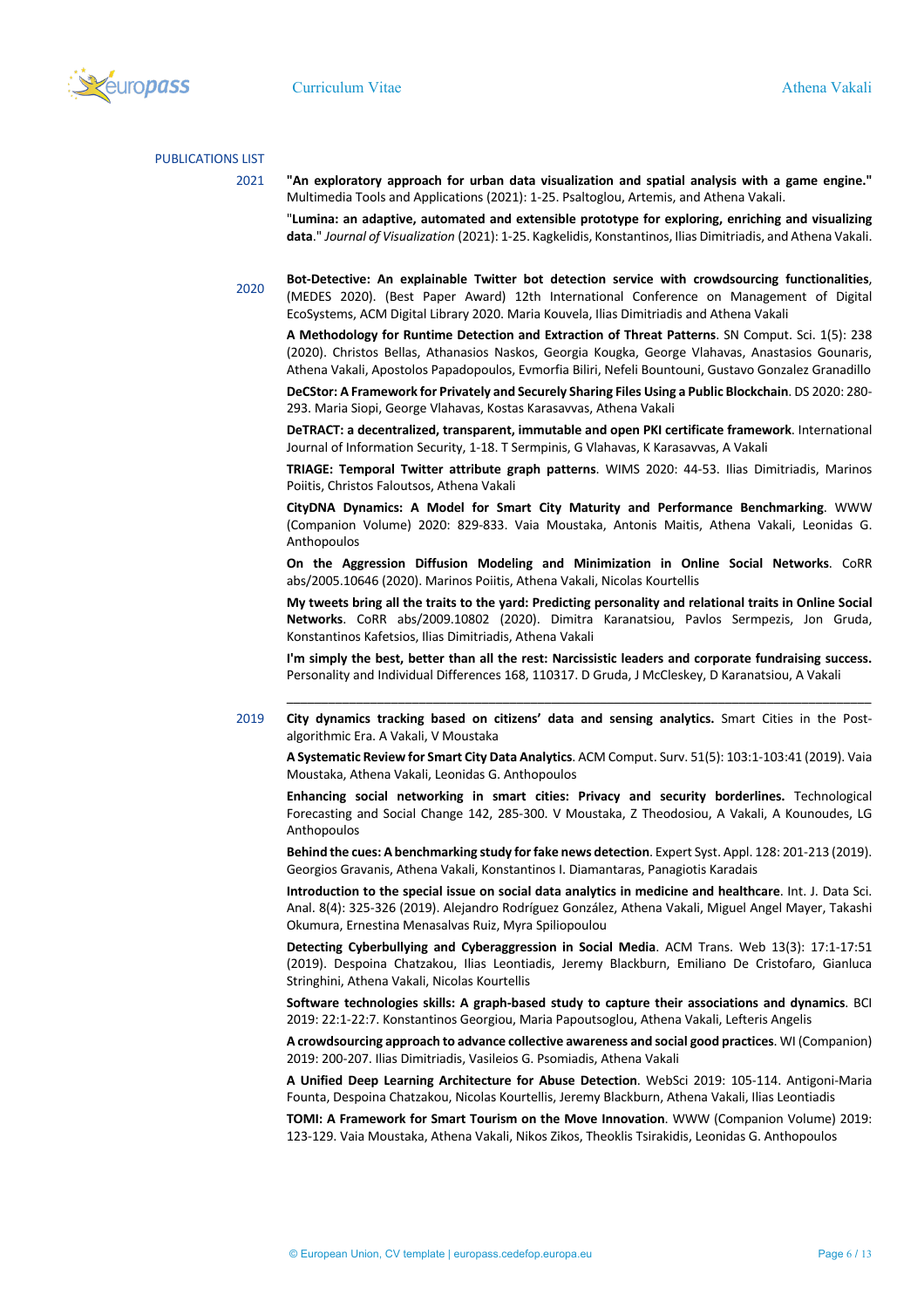

**Detecting Cyberbullying and Cyberaggression in Social Media**. CoRR abs/1907.08873 (2019). Despoina Chatzakou, Ilias Leontiadis, Jeremy Blackburn, Emiliano De Cristofaro, Gianluca Stringhini, Athena Vakali, Nicolas Kourtellis

**Cloud-based architectures for geo-located blogosphere dynamics detection**. Journal of Smart Cities 2 (1), 28-40. A Vakali, S Antaris, M Giatsoglou. \_\_\_\_\_\_\_\_\_\_\_\_\_\_\_\_\_\_\_\_\_\_\_\_\_\_\_\_\_\_\_\_\_\_\_\_\_\_\_\_\_\_\_\_\_\_\_\_\_\_\_\_\_\_\_\_\_\_\_\_\_\_\_\_\_\_\_\_\_\_\_\_\_\_\_\_\_\_\_\_\_\_\_

2018 **Large Scale Crowdsourcing and Characterization of Twitter Abusive Behavior**. ICWSM 2018: 491-500. Antigoni-Maria Founta, Constantinos Djouvas, Despoina Chatzakou, Ilias Leontiadis, Jeremy Blackburn, Gianluca Stringhini, Athena Vakali, Michael Sirivianos, Nicolas Kourtellis

**Demo: Diligent - An OSN Data Integration System Based on Reactive Microservices**. SMARTCOMP 2018: 285-287. Alexandros Tsilingiris, Ilias Dimitriadis, Athena Vakali, Georgios Andreadis

**Demo: Bostonhood: A Multi-criteria Platform for Ranking City Neighborhoods**. SMARTCOMP 2018: 288-290. Despoina Kazepidou, Maria Rousi, Vasiliki Gkatziaki, Athena Vakali

**Fake Review Detection via Exploitation of Spam Indicators and Reviewer Behavior Characteristics**. SOFSEM 2018: 581-595. Ioannis Dematis, Eirini D. Karapistoli, Athena Vakali

**LOCAST: Optimal Location Casting by Crowdsourcing and Open Data Integration**. WI 2018: 407-412. Konstantinos Platis, Ilias Dimitriadis, Athena Vakali

**Smart Cities at Risk!: Privacy and Security Borderlines from Social Networking in Cities**. WWW (Companion Volume) 2018: 905-910. Vaia Moustaka, Zenonas Theodosiou, Athena Vakali, Anastasis Kounoudes

**Εnhancing Social Networking in Smart Cities: Privacy and Security Borderlines**. *Technological Forecasting & Social Change*, Elsevier, 2018. Vaia Moustaka, Zenonas Theodosiou, Athena Vakali, Anastasis Kounoudes, Leonidas G. Anthopoulos

**Access Control Policy Languages**. Encyclopedia of Database Systems (2nd ed.) 2018. Athena Vakali

**Security Services**. Encyclopedia of Database Systems (2nd ed.) 2018. Athena Vakali

**Evolving Social Graph Clustering**. Encyclopedia of Social Network Analysis and Mining. 2nd Ed. 2018. Athena Vakali

**Flickr and Twitter Data Analysis**. Encyclopedia of Social Network Analysis and Mining. 2nd Ed. 2018. Athena Vakali

**A Unified Deep Learning Architecture for Abuse Detection**. CoRR abs/1802.00385 (2018). Antigoni-Maria Founta, Despoina Chatzakou, Nicolas Kourtellis, Jeremy Blackburn, Athena Vakali, Ilias Leontiadis

**Large Scale Crowdsourcing and Characterization of Twitter Abusive Behavior.** CoRR abs/1802.00393 (2018). Antigoni-Maria Founta, Constantinos Djouvas, Despoina Chatzakou, Ilias Leontiadis, Jeremy Blackburn, Gianluca Stringhini, Athena Vakali, Michael Sirivianos, Nicolas Kourtellis

**Fake review detection via exploitation of spam indicators and reviewer behavior characteristics**. International Conference on Current Trends in Theory and Practice of Informatics, pp. 581-595. I Dematis, E Karapistoli, A Vakali

\_\_\_\_\_\_\_\_\_\_\_\_\_\_\_\_\_\_\_\_\_\_\_\_\_\_\_\_\_\_\_\_\_\_\_\_\_\_\_\_\_\_\_\_\_\_\_\_\_\_\_\_\_\_\_\_\_\_\_\_\_\_\_\_\_\_\_\_\_\_\_\_\_\_\_\_\_\_\_\_\_\_\_\_

2017 **Experience of emotion in face to face and computer-mediated social interactions: An event sampling study**. Comput. Hum. Behav. 76: 287-293 (2017). Konstantinos Kafetsios, Despoina Chatzakou, Nikolaos Tsigilis, Athena Vakali

**Sentiment analysis leveraging emotions and word embeddings**. Expert Syst. Appl. 69: 214-224 (2017). Maria Giatsoglou, Manolis G. Vozalis, Konstantinos I. Diamantaras, Athena Vakali, George Sarigiannidis, Konstantinos Ch. Chatzisavvas

**Detecting variation of emotions in online activities**. Expert Syst. Appl. 89: 318-332 (2017). Despoina Chatzakou, Athena Vakali, Konstantinos Kafetsios

**DynamiCITY: Revealing city dynamics from citizens social media broadcasts**. Inf. Syst. 71: 90-102 (2017). Vasiliki Gkatziaki, Maria Giatsoglou, Despoina Chatzakou, Athena Vakali

**Class-based Prediction Errors to Detect Hate Speech with Out-of-vocabulary Words**. ALW@ACL 2017: 36-40. Joan Serrà, Ilias Leontiadis, Dimitris Spathis, Gianluca Stringhini, Jeremy Blackburn, Athena Vakali

**Hate is not Binary: Studying Abusive Behavior of #GamerGate on Twitter**. HT 2017: 65-74. Despoina Chatzakou, Nicolas Kourtellis, Jeremy Blackburn, Emiliano De Cristofaro, Gianluca Stringhini, Athena Vakali

**Mean Birds: Detecting Aggression and Bullying on Twitter.** WebSci 2017: 13-22. Despoina Chatzakou, Nicolas Kourtellis, Jeremy Blackburn, Emiliano De Cristofaro, Gianluca Stringhini, Athena Vakali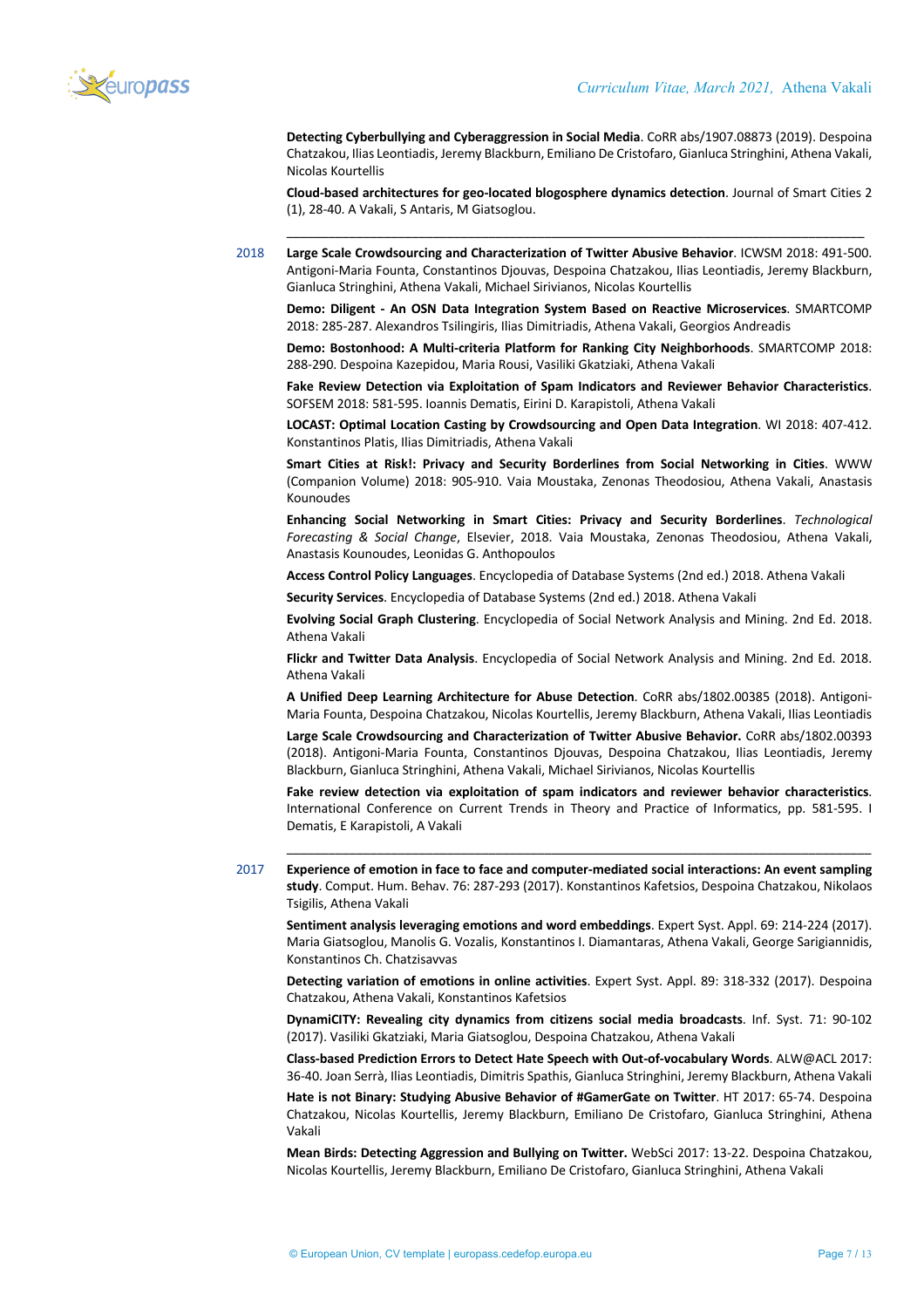

**Detecting Aggressors and Bullies on Twitter**. WWW (Companion Volume) 2017: 767-768. Despoina Chatzakou, Nicolas Kourtellis, Jeremy Blackburn, Emiliano De Cristofaro, Gianluca Stringhini, Athena Vakali

**CityDNA: Smart City Dimensions' Correlations for Identifying Urban Profile**. WWW (Companion Volume) 2017: 1167-1172. Vaia Moustaka, Athena Vakali, Leonidas G. Anthopoulos

**Vol4All: A Volunteering Platform to Drive Innovation and Citizens Empowerment**. WWW (Companion Volume) 2017: 1173-1178. Athena Vakali, Ioannis Dematis, Athanasios Tolikas

**Measuring #GamerGate: A Tale of Hate, Sexism, and Bullying**. WWW (Companion Volume) 2017: 1285- 1290. Despoina Chatzakou, Nicolas Kourtellis, Jeremy Blackburn, Emiliano De Cristofaro, Gianluca Stringhini, Athena Vakali

\_\_\_\_\_\_\_\_\_\_\_\_\_\_\_\_\_\_\_\_\_\_\_\_\_\_\_\_\_\_\_\_\_\_\_\_\_\_\_\_\_\_\_\_\_\_\_\_\_\_\_\_\_\_\_\_\_\_\_\_\_\_\_\_\_\_\_\_\_\_\_\_\_\_\_\_\_\_\_\_\_\_\_\_

2016 **Early malicious activity discovery in microblogs by social bridges detection**. ISSPIT 2016:132-137, Antonia Gogoglou, Zenonas Theodosiou, Tasos Kounoudes, Athena Vakali, Yannis Manolopoulos

**A multi-layer software architecture framework for adaptive real-time analytics.** IEEE BigData conference, 2016. Athena Vakali, Paschalis Korosoglou, Pavlos Daoglou

**PerSaDoR: Personalized social document representation for improving web search**. Information Sciences 369:614-633, 2016. Mohamed Reda Bouadjenek, Hakim Hacid, Mokrane Bouzeghoub, Athena Vakali

**A distributed framework for early trending topics detection on big social networks data threads**. INNS Conference on Big Data, 2016. Athena Vakali, Nikolaos Kitmeridis, Maria Panourgia

**Smart Cities Tales and Trails**. International Conference on Internet Science, 2016. Athena Vakali, Angeliki Milonaki, Ioannis Gkrosdanis

**CityPulse: A Platform Prototype for Smart City Social Data Mining**. Journal of the Knowledge Economy, 2016. Maria Giatsoglou, Despoina Chatzakou, Vasiliki Gkatziaki, Athena Vakali, Leonidas Anthopoulos

2015 **Multispot: Spotting sentiments with semantic aware multilevel cascaded analysis.** DaWaK, 2015. Despoina Chatzakou, Nikolaos Passalis, Athena Vakali

**User communities evolution in microblogs: A public awareness barometer for real world events.** WWW 18(5):1269-1299, 2015. Maria Giatsoglou, Despoina Chatzakou, Athena Vakali

**Harvesting Opinions and Emotions from social media textual resources**. IEEE Internet Computing, 2015. Despoina Chatzakou, Athena Vakali

**Automated Design in the Cloud** International Journal of Future Computer and Communication, 2015. Georgios Andreadis, Konstantinos-Dionysios Bouzakis, Athina Vakali, Konstantinos Stamos

**ND-Sync: Detecting Synchronized Fraud Activities** PAKDD, 2015. Maria Giatsoglou, Despoina Chatzakou, Neil Shah, Alex Beutel, Christos Faloutsos, Athena Vakali

**Retweeting activity on Twitter: signs of deception** PAKDD, 2015. Maria Giatsoglou, Despoina Chatzakou, Neil Shah, Christos Faloutsos, Athena Vakali

**Exploriometer: Leveraging Personality Traits for Coverage and Diversity Aware Recommendations** WWW(Companion Volume), 2015. Evangelos Chatzicharalampous, Zigkolis Christos, Athena Vakali

**Internet Science - Second International Conference, INSCI 2015, Brussels, Belgium, May 27-29, 2015, Proceedings.** Lecture Notes in Computer Science 9089, Springer 2015. Thanassis Tiropanis, Athena Vakali, Laura Sartori, Pete Burnap

**Web Information Systems Engineering - WISE 2014 Workshops.** Lecture Notes in Computer Science 9051, 2015. Boualem Benatallah, Azer Bestavros, Barbara Catania, Armin Haller, Yannis Manolopoulos, Athena Vakali, Yanchun Zhang

**Professional profiles and personality traits towards social network team building.** Technical Sciences, 2015. Orestes Evangelinos, Christos Zigkolis, Athena Vakali

**New Trends in Database and Information Systems II.** Advances in Intelligent Systems and Computing 312, Springer 2015. Nick Bassiliades, Mirjana Ivanovic, Margita Kon-Popovska, Yannis Manolopoulos, Themis Palpanas, Goce Trajcevski, Athena Vakali

\_\_\_\_\_\_\_\_\_\_\_\_\_\_\_\_\_\_\_\_\_\_\_\_\_\_\_\_\_\_\_\_\_\_\_\_\_\_\_\_\_\_\_\_\_\_\_\_\_\_\_\_\_\_\_\_\_\_\_\_\_\_\_\_\_\_\_\_\_\_\_\_\_\_\_\_\_\_\_\_\_\_\_\_

2014 **Branty: a social media ranking tool for brands.** ECML/PKDD, 2014. Alexandros Arvanitidis, Anna Serafi, Athena Vakali, Grigorios Tsoumakas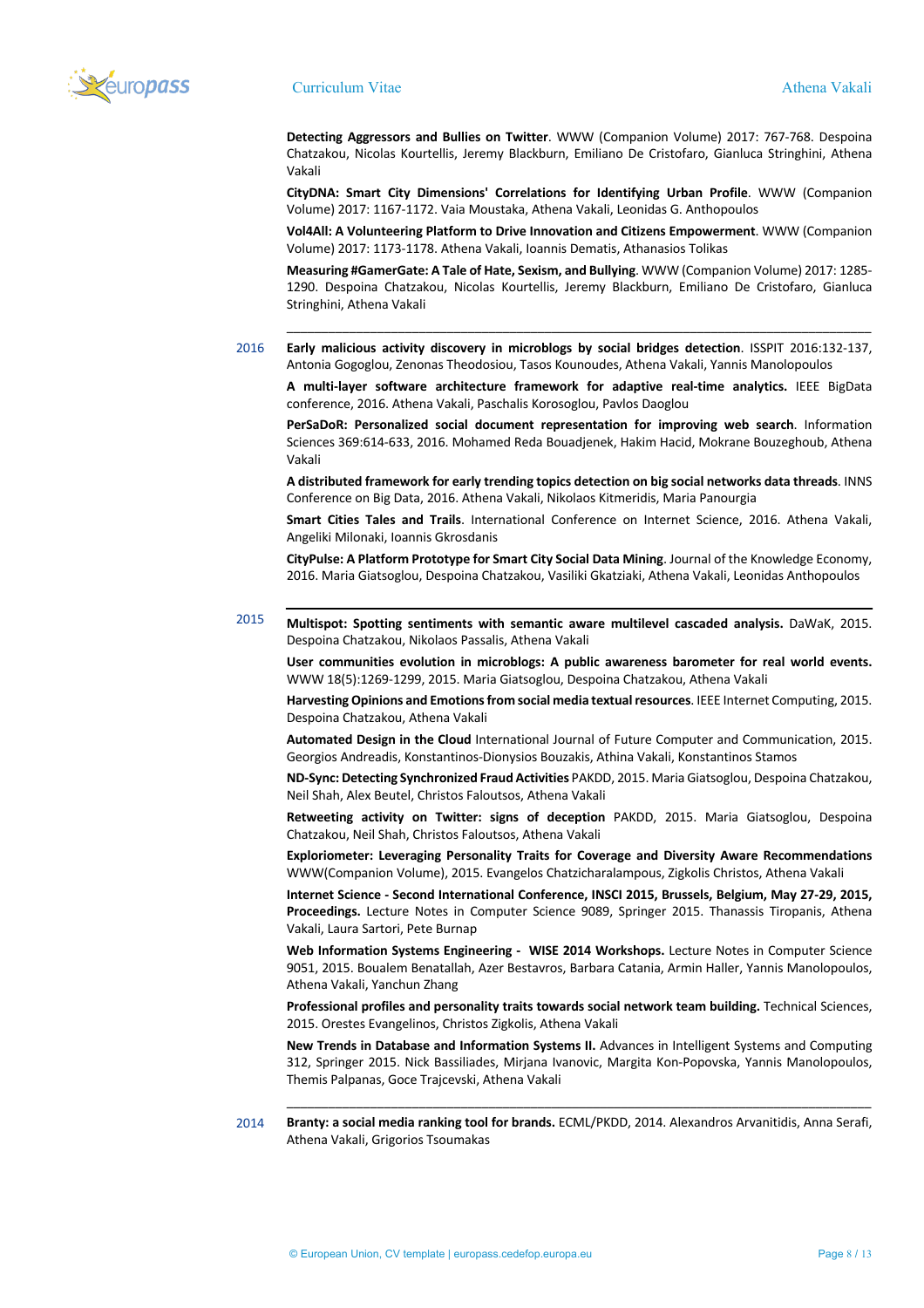

**Web Information Systems Engineering--WISE International Conference Proceedings.** Lecture Notes in Computer Science 8786, Springer 2014, Boualem Benatallah, Azer Bestavros, Yannis Manolopoulos, Athena Vakali, Yanchun Zhang

**A conceptual enterprise architecture framework for smart cities: A survey based approach.** ICE-B ,2014. George Kakarontzas, Leonidas Anthopoulos, Despoina Chatzakou, Athena Vakali

**Foreword to 3M4City Workshop.** WIMS 2014. Leonidas G Anthopoulos, Athena Vakali

**Emotube: A sentiment analysis integrated environment for social web content.** WIMS 2014. Evangelia Polymerou, Despoina Chatzakou, Athena Vakali

**Towards a Framework for Social Semiotic Mining.** WIMS 2014. Eirini Giannakidou, Athena Vakali, Nikolaos Mavridis

**Smart Cities Data Streams Integration: experimenting with Internet of Things and social data flows.** WIMS 2014. Athena Vakali, Leonidas Anthopoulos, Srdjan Krco

**Building Permission Smart e-Service Status: A Literature Review.** European Conference on e-Government, 2014. Leonidas Anthopoulos, Christos Bellos, Athena Vakali

**Collaborative event annotation in tagged photo collections.** Multimedia Toold Appl 70(1), 2014. Christos Zigkolis, Symeon Papadopoulos, George Filippou, Yiannis Kompatsiaris, Athena Vakali

**Contextual object category recognition for RGB-D scene labelling.** Robotics Autonomous Systems, 2014. Haider Ali, Faisal Shafait, Eirini Giannakidou, Athena Vakali, Nadia Figueroa, Theodoros Varvadoukas, Nikolaos Mavridis

**New Trends in Databases and Information Systems** Advances in Intelligent Systems and Computing 241, Springer 2014. Barbara Catania, Tania Cerquitelli, Silvia Anna Chiusano, Giovanna Guerrini, Mirko Kämpf, Alfons Kemper, Boris Novikov, Themis Palpanas, Jaroslav Pokorný, Athena Vakali

\_\_\_\_\_\_\_\_\_\_\_\_\_\_\_\_\_\_\_\_\_\_\_\_\_\_\_\_\_\_\_\_\_\_\_\_\_\_\_\_\_\_\_\_\_\_\_\_\_\_\_\_\_\_\_\_\_\_\_\_\_\_\_\_\_\_\_\_\_\_\_\_\_\_\_\_\_\_\_\_\_\_\_\_

2013 **Integrating similarity and dissimilarity notions in recommenders.** Expert Syst. Appl. 40(13): 5132-5147 (2013), Christos Zigkolis, Savvas Karagiannidis, Ioannis K. Koumarelas, Athena Vakali.

**Capturing Social Data Evolution Using Graph Clustering.** IEEE Internet Comput. 17(1): 74-79 (2013). Maria Giatsoglou, Athena Vakali

**Micro-blogging Content Analysis via Emotionally-Driven Clustering.** ACII 2013: 375-380. Despoina Chatzakou, Vassiliki A. Koutsonikola, Athena Vakali, Konstantinos Kafetsios

**New Trends in Databases and Information Systems: Contributions from ADBIS 2013**. ADBIS (2) 2013: 1-13. Yamine Aït Ameur, Witold Andrzejewski, Ladjel Bellatreche, Barbara Catania, Tania Cerquitelli, Silvia Chiusano, Matteo Golfarelli, Giovanna Guerrini, Krzysztof Kaczmarski, Mirko Kämpf, Alfons Kemper, Tobias Lauer, Boris Novikov, Themis Palpanas, Jaroslav Pokorný, Stefano Rizzi, Athena Vakali

**Compact and Distinctive Visual Vocabularies for Efficient Multimedia Data Indexing**. ADBIS 2013: 98- 111. Dimitrios Kastrinakis, Symeon Papadopoulos, Athena Vakali

**Social Data Sentiment Analysis in Smart Environments - Extending Dual Polarities for Crowd Pulse Capturing.** DATA 2013: 175-182. Athena Vakali, Despoina Chatzakou, Vassiliki A. Koutsonikola, George Andreadis

**Sensors talk and humans sense Towards a reciprocal collective awareness smart city framework.** ICC Workshops 2013: 189-193. Athena Vakali, Lefteris Angelis, Maria Giatsoglou

**Dissimilarity Features in Recommender Systems.** ICDM Workshops 2013: 825-832. Christos Zigkolis, Savvas Karagiannidis, Athena Vakali

**Semi-supervised Concept Detection by Learning the Structure of Similarity Graphs.** MMM (1) 2013: 1- 12. Symeon Papadopoulos, Christos Sagonas, Ioannis Kompatsiaris, Athena Vakali

**Requirements and architecture design principles for a smart city experiment with sensor and social networks integration.** Panhellenic Conference on Informatics 2013: 327-334. Christos Samaras, Athena Vakali, Maria Giatsoglou, Despoina Chatzakou, Lefteris Angelis

**Using social annotations to enhance document representation for personalized search.** SIGIR 2013: 1049-1052. Mohamed Reda Bouadjenek, Hakim Hacid, Mokrane Bouzeghoub, Athena Vakali

**Community Detection in Social Media by Leveraging Interactions and Intensities.** WISE (2) 2013: 57- 72. Maria Giatsoglou, Despoina Chatzakou, Athena Vakali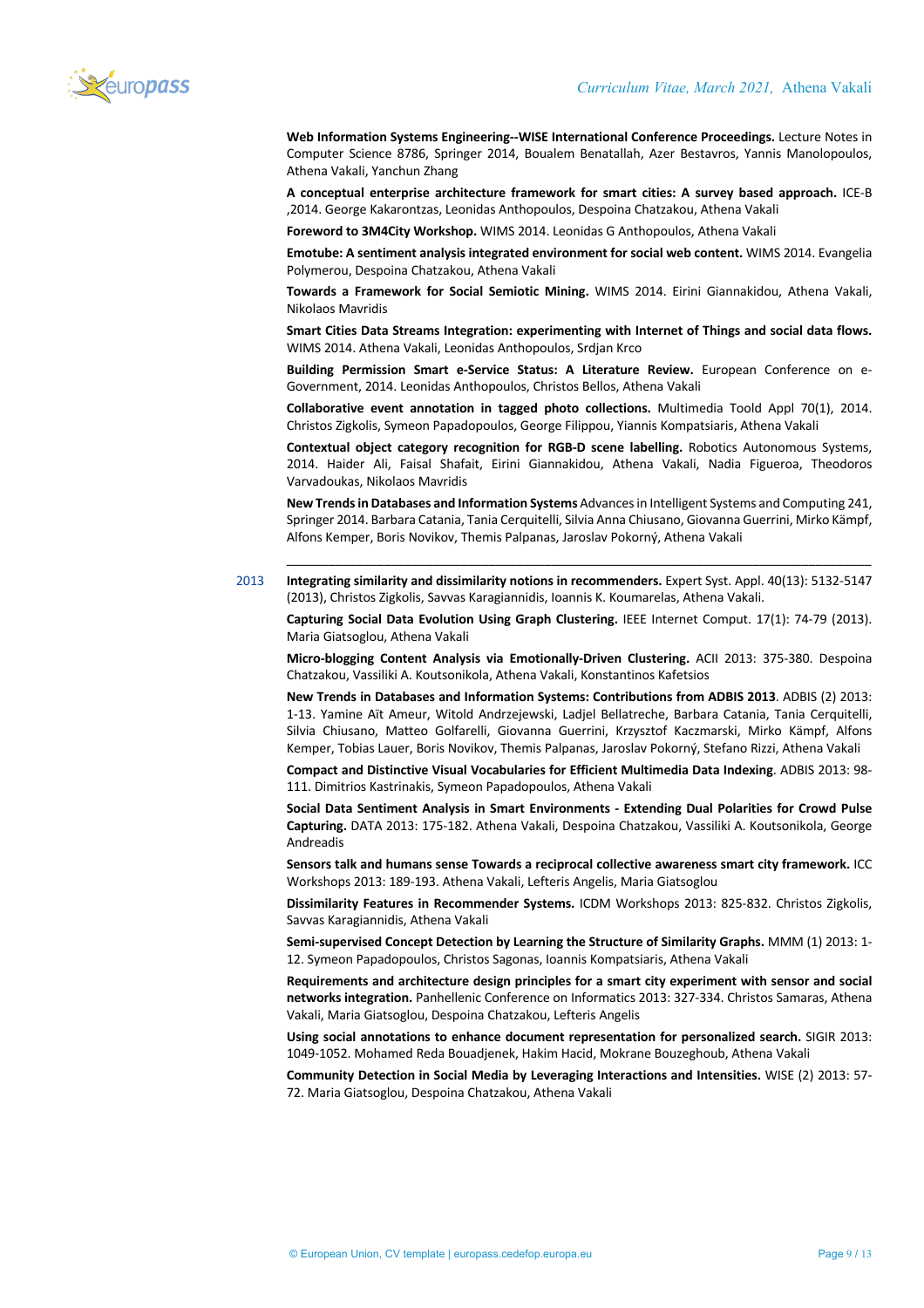

| <b>SCIENTIFIC &amp; OTHER ACTIVITIES</b> |                                                                                                                                                                                                                                                                                                                                                                                                                                                                                                                                                                                                                                                                                                                                                                                                                                                                                                                     |
|------------------------------------------|---------------------------------------------------------------------------------------------------------------------------------------------------------------------------------------------------------------------------------------------------------------------------------------------------------------------------------------------------------------------------------------------------------------------------------------------------------------------------------------------------------------------------------------------------------------------------------------------------------------------------------------------------------------------------------------------------------------------------------------------------------------------------------------------------------------------------------------------------------------------------------------------------------------------|
|                                          | Program Chair (WI 2019), IEEE/WIC/ACM International Conference on Web Intelligence 2019.<br>٠                                                                                                                                                                                                                                                                                                                                                                                                                                                                                                                                                                                                                                                                                                                                                                                                                       |
| Chairing & Keynote speeches              | ٠<br>General Chair of the 1 <sup>st</sup> EAI International Conference on Future Internet (FI) Infrastructures and<br>Enablers, (FINE 2016)                                                                                                                                                                                                                                                                                                                                                                                                                                                                                                                                                                                                                                                                                                                                                                         |
|                                          | ٠<br>General Chair of the 5 <sup>th</sup> International Conference on Model & Data Engineering (MEDI 2015)                                                                                                                                                                                                                                                                                                                                                                                                                                                                                                                                                                                                                                                                                                                                                                                                          |
|                                          | ٠<br>Program Chair of the EU Network of Excellence 2 <sup>nd</sup> Internet Science Conference (EINS 2015)                                                                                                                                                                                                                                                                                                                                                                                                                                                                                                                                                                                                                                                                                                                                                                                                          |
|                                          | ٠<br>Workshops co-chair of the 24 <sup>th</sup> International World Wide Web Conference (WWW 2015), the 16 <sup>th</sup> ,<br>17th, and 18th East-European Conference on Advances in Databases and Information Systems (ADBIS<br>2013, 2014, 2015), the 5th IEEE International Workshop on Content Delivery Networks (CDN 2010) in<br>conjunction with CCGrid 2010.                                                                                                                                                                                                                                                                                                                                                                                                                                                                                                                                                 |
|                                          | п<br>Program Chair of the 15 <sup>th</sup> International Conference on Web Information System Engineering (WISE<br>2014), Thessaloniki, Greece, Oct 2014                                                                                                                                                                                                                                                                                                                                                                                                                                                                                                                                                                                                                                                                                                                                                            |
|                                          | ٠<br>Keynote and invited speaker at several International Conferences and events such as : the Marie<br>Sklodowska Curie ETN training event on Journalism, Crowdsourcing & Data Exploration techniques<br>for Citizens' Awareness and Empowerment (2020), the IEEE/CAS School on "Building blocks for the<br>Internet of Things" (2017), the DINO Research Group Lecture Series at Paris Descartes University,<br>Paris (2016), the Zayed University MSc Programme Lecture series, Dubai (2016), the 4th<br>International Conference on Web Intelligence, Mining and Semantics (WIMS 2014), the 18th East-<br>European Conference on Advances in Databases and Information Systems (ADBIS 2014), the 8th<br>Summer School on Applications of IoT and Wireless and Sensor Networks (Senzations 2013), as well<br>as at the 16 <sup>th</sup> International Database Engineering & Applications Symposium (IDEAS 2012) |
| Books, Proceedings, Special Issues       | Guest-editor or co-chair in the following Journals and Conferences (Workshops):                                                                                                                                                                                                                                                                                                                                                                                                                                                                                                                                                                                                                                                                                                                                                                                                                                     |
|                                          | Payam M. Barnaghi, Georg Gottlob, Yannis Manolopoulos, Theodoros Tzouramanis, Athena Vakali:<br>٠<br>IEEE/WIC/ACM International Conference on Web Intelligence (WI 2019), Thessaloniki, Greece, October<br>2019, ACM 2019.                                                                                                                                                                                                                                                                                                                                                                                                                                                                                                                                                                                                                                                                                          |
|                                          | ٠<br>Payam M. Barnaghi, Georg Gottlob, Dimitrios Katsaros, Yannis Manolopoulos, Rahul Pandey, Theodoros<br>Tzouramanis, Athena Vakali, 2019 IEEE/WIC/ACM International Conference on Web Intelligence, WI 2019,<br>Thessaloniki, Greece, October 14-17, 2019 - Companion Volume.                                                                                                                                                                                                                                                                                                                                                                                                                                                                                                                                                                                                                                    |
|                                          | ٠<br>Nick Bassiliades, Mirjana Ivanovic, Margita Kon-Popovska, Yannis Manolopoulos, Themis Palpanas, Goce<br>Trajcevski, Athena Vakali: New Trends in Database and Information Systems II - Selected papers of the 18th<br>East European Conference on Advances in Databases and Information Systems and Associated Satellite<br>Events, ADBIS 2014 Ohrid, Macedonia, September 7-10, 2014 Proceedings II. Advances in Intelligent Systems<br>and Computing 312, Springer 2015.                                                                                                                                                                                                                                                                                                                                                                                                                                     |
|                                          | ٠<br>Thanassis Tiropanis, Athena Vakali, Laura Sartori, Pete Burnap: Internet Science - Second International<br>Conference, INSCI 2015, Brussels, Belgium, May 27-29, 2015, Proceedings. Lecture Notes in Computer<br>Science 9089, Springer 2015.                                                                                                                                                                                                                                                                                                                                                                                                                                                                                                                                                                                                                                                                  |
|                                          | ٠<br>Boualem Benatallah, Azer Bestavros, Barbara Catania, Armin Haller, Yannis Manolopoulos, Athena<br>Vakali, Yanchun Zhang: Web Information Systems Engineering - WISE 2014 Workshops - 15th International<br>Workshops IWCSN 2014, Org2 2014, PCS 2014, and QUAT 2014, Thessaloniki, Greece, October 2014, Revised<br>Selected Papers. Lecture Notes in Computer Science 9051, Springer 2015.                                                                                                                                                                                                                                                                                                                                                                                                                                                                                                                    |

- Barbara Catania, Tania Cerquitelli, Silvia Chiusano, Giovanna Guerrini, Mirko Kämpf, Alfons Kemper, Boris Novikov, Themis Palpanas,Jaroslav Pokorný, Athena Vakali: New Trends in Databases and Information Systems, 17th East European Conference on Advances in Databases and Information Systems, ADBIS 2013, Genoa, Italy, 2013. Proceedings II. Advances in Intelligent Systems and Computing 241, Springer 2014.
- Boualem Benatallah, Azer Bestavros, Yannis Manolopoulos, Athena Vakali, Yanchun Zhang: Web Information Systems Engineering - WISE 2014 - 15th International Conference, Thessaloniki, Greece, October 12-14, 2014, Proceedings, Parts I and II. Lecture Notes in Computer Science 8786, Springer 2014.
- § Abdelkader Hameurlain,Josef Küng, Roland R. Wagner, Barbara Catania,Giovanna Guerrini, Themis Palpanas, Jaroslav Pokorný, Athena Vakali: Transactions on Large-Scale Data- and Knowledge-Centered Systems XV - Selected Papers from ADBIS 2013 Satellite Events. Lecture Notes in Computer Science 8920, Springer 2014.
- Athena Vakali and Leonidas Anthopoulos Workshop on "Modelling, Mining, Managing smart city data flows", 3M4city 2014, 4th International Conference on Web Intelligence, Mining and Semantics (WIMS 2014)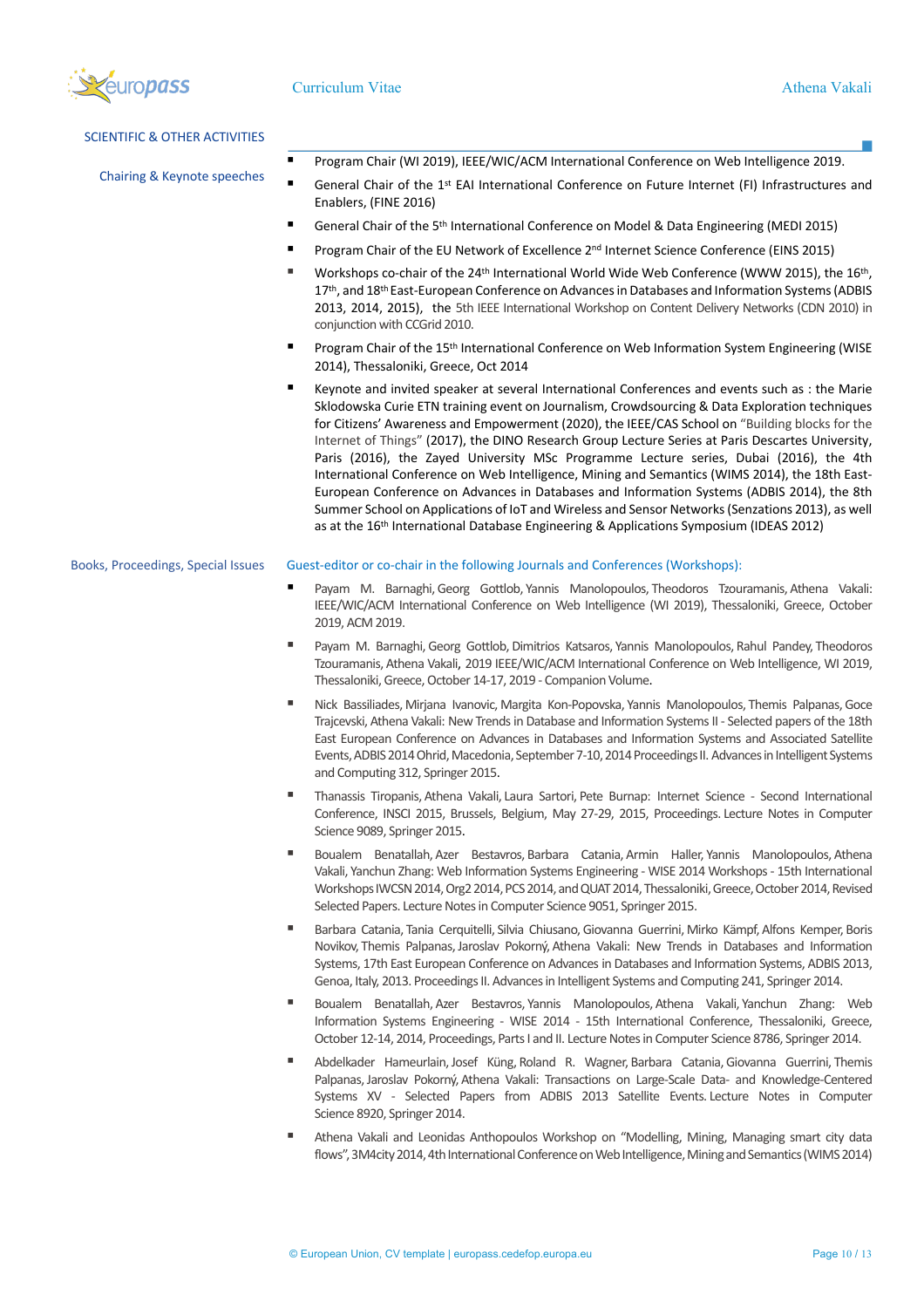

- Hakim Hacid , Shengbo Guo, Athena Vakali, Workshop on "Mining Social Networks Dynamics" at the 2013 WWW Conference, Rio de Janeiro, Brazil, May 2013.
- Athena Vakali and Hakim Hacid, Workshop on "Social Web Analytics for Trend Detection", at the 13th International Conference on Web Information System Engineering (WISE 2012), Paphos, Cyprus, 2012.
- Jaroslav Pokorny, Athena Vakali and Vaclav Snasel, Workshop on "Social Data Processing", at the 16th East-European Conference on Advances in Databases and Information Systems, September 2012.

## BOOKS (edited and chapters), ENCYCLOPEDIA ARTICLES,& SPECIAL ISSUES (co-edited)

- Athena Vakali and Vaia Moustaka: City dynamics tracking based on citizens data and sensing analytics. Smart Cities in the Post-algorithmic Era. Edward Elgar, USA, 2019.
- § Athena Vakali: "Access Control Policy Languages". Encyclopedia of Database Systems (2nd ed.) 2018
- Athena Vakali: Security Services. Encyclopedia of Database Systems (2nd ed.) 2018
- Athena Vakali: Evolving Social Graph Clustering. Encyclopedia of Social Network Analysis and Mining. 2nd Ed. 2018
- § Athena Vakali: Flickr and Twitter Data Analysis. Encyclopedia of Social Network Analysis and Mining. 2nd Ed. 2018.
- Lara Srivastava and Athena Vakali. 2012. Towards a narrative-aware design framework for smart urban environments. *The Future Internet*, F. Alvarez et al. (Eds.), Lecture Notes in Computer Science. Vol. 7281. Springer.
- Athena Vakali, Lakhmi C. Jain: New Directions in Web Data Management 1. Studies in Computational Intelligence 331, Springer, 2011.
- § Sivasubramanian, D. Katsaros, G. Pallis, A. Vakali. IEEE Network, special issue on "Cloud Computing", 2011.
- § Spiros Nikolopoulos, Eirini Giannakidou, Ioannis Kompatsiaris, Ioannis Patras, Athena Vakali: Combining Multi-modal Features for Social Media Analysis. Social Media Modeling and Computing 2011: 71-96
- § Symeon Papadopoulos, Athena Vakali, Yiannis Kompatsiaris: Community Detection in Collaborative Tagging Systems. Community-Built Databases 2011: 107-131
- § Athena Vakali: Innovations and Trends in Web Data Management.New Directions in Web Data Management 1 2011: 1-18
- Maria Giatsoglou, Symeon Papadopoulos, Athena Vakali: Massive Graph Management for the Web and Web 2.0.New Directions in Web Data Management 1 2011: 19-58
- § Spiros Nikolopoulos, Elisavet Chatzilari, Eirini Giannakidou, Symeon Papadopoulos, Ioannis Kompatsiaris, Athena Vakali: Leveraging Massive User Contributions for Knowledge Extraction. Next Generation Data Technologies for Collective Computational Intelligence 2011: 415-443.
- Giancarlo Fortino, Carlo Mastroianni, Al-Mukaddim Khan Pathan, Athena Vakali: Proceedings of the 4th Workshop on the Use of P2P, GRID and Agents for the Development of Content Networks, UPGRADE-CN'09, held with 18th International Symposium on High-Performance Distributed Computing, ACM 2009.
- M. D. Dikaiakos, D. Katsaros, G. Pallis, A. Vakali. IEEE Internet Computing special issue (Sep. 2009) on Cloud Computing.
- § Buyya, R., Pathan, Α., Vakali, A. (eds.): "Content Delivery Networks: Principles and Paradigms", Springer Verlag, LNCS Vol.XVI, 2008.
- § Vakali, Athena, and Pallis George (editors) : Web Data Management Practices: Emerging Techniques and Technologies: Emerging Techniques and Technologies. IGI Global, 2006.
- George Pallis, Konstantina Stoupa, Athena Vakali: Storage and Access Control Issues for XML Documents. Encyclopedia of Information Science and Technology (V) 2005: 2616-2621
- Committees & Memberships **•** Associate Member at the EU European Big Data Value Strategic Research Innovation Association -BDVA, (since 2015).
	- § National Representative at the EU Open and Agile Smart Cities Council OASC, (since 2016).
	- § Member at the GRNET National Infrastructures for Research and Technology Executive Management Board (2019-20).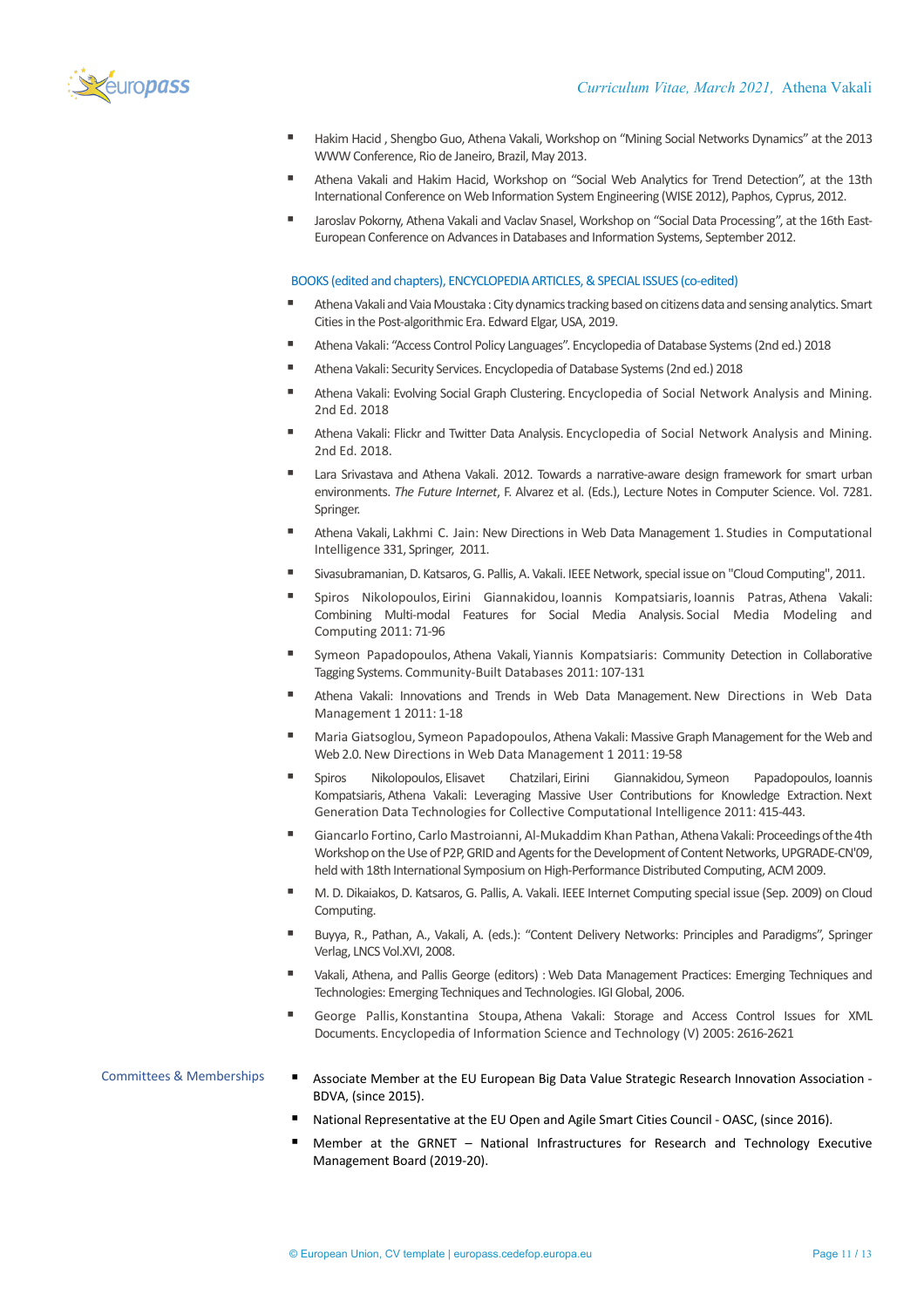

## Curriculum Vitae Athena Vakali

- Expert member at the Next Generation Internet (NGI) European initiative for a Human Internet that respects the fundamental values of privacy, participation and diversity (views : https://www.ngi.eu/news/2020/10/27/next-generation-internet-opinion-on-future-directionswith-expert-athina-vakali/)
- § Founding Member of the Greek Chapter of the ACM-W (ACM's Council on Women in Computing), active member (since 2018).
- § Member of the ACM/IEEE/WIC Web Intelligence Technical Committee (WI -TC) and WI Conference Steering Committee (since 2019).
- § Active evaluator and Reviewer in multiple EU H2020, FP7, and International projects (since 2010).
- Active member in ACM, IEEE/IEEE CS Societies.
- § Chairing and member at several Committees of the Aristotle University (AUTH) and its School of Informatics during her faculty career (eg Faculty of Science Library and Information Centre, AUTH IT Center Steering Committee, AUTH Research Programmes Assembly member; AUTH Day Care Unit; School of Informatics website and dissemination/MSc program chairing Committees, etc)
- § Appointed as member in the Future Internet Assembly Steering Committee (2012-14) for her achievements in Future Internet and Networking (FIA Committee had 10 members from both academia and the industry and have shown European excellence).
- § Supervisor in 10 completed PhD theses in the area of Data Science and Web data analytics since 2005, and currently supervising 7 PhD candidates and 10 MSc theses.
- PC member to many International Conferences, Workshops, Tutorials, etc (she has been a PC member at more than 90 International Conferences and Workshops since 2005).
- § Organized and presented tutorials about "Sentiment analysis and Fraud detection" (DINO, WIMS), "Detecting, Understanding and Exploiting Web communities" at the 18th International World Wide Web Conference, a tutorial about "Clustering on the Web: Theory and Practices" at the ADBIS Conference,, and a tutorial on "Learning from Evolving Data" at the ECML/PKDD Conference.
- § Member of the editorial board of "Web Intelligence Journal", the "Computers & Electrical Engineering" Journal (Elsevier) since 2007 the International Journal of Grid and High Performance Computing (IGI publishing) and the Web Intelligence Journal, since 2009.
- § Member of numerous election boards, advisory and steering Committees for faculty positions at Computer Science and Engineering Schools nationally and abroad.

## Awards and excellence recognition **•** Awarded as ACM Senior Member and ACM Distinguished Speaker (since 2020).

- DEEPMIND and MSc on Data and Web Science (DWS) MSc Scholarship programme assigned for supervision to prof. Vakali in recognition to her research work and her strong mentorship impact on DWS MSc students (since 2020).
- § Marie Skłodowska Curie Scholarship for advanced research visit in UK, under the premises of LStech under the ENCASE project, Milton Keynes, UK (summer 2019).
- Aristotle University of Thessaloniki honoured Prof. Vakali, with its Excellence Award 2020 for her outstanding performance in terms of research projects funding activity and capacity to attract research and innovation funds from EU and national sources.
- § The paper "TRIAGE: Temporal Twitter attribute graph patterns", by Ilias Dimitriadis, Marinos Poiitis, Christos Faloutsos and Athena Vakali, received the Best Paper Award at the 10th International Conference on Web Intelligence, Mining and Semantics, ACM 2020.
- The paper "Bot-Detective: An explainable Twitter bot detection service with crowdsourcing functionalities", by Maria Kouvela, Ilias Dimitriadis and Athena Vakali, received the Best Paper Awards at the 12th International Conference on Management of Digital EcoSystems, ACM 2020.
- § Faculty Scholarship for participating at the Grace Hopper Celebration for Women Technology pioneers 2018, Houston, USA.
- § The paper "ClustΤour: City Exploration by use of Spatio-temporal Analysis and Clustering of User Contributed Photos", co-authored by S. Papadopoulos, C. Zigolis, S. Kapiris, I. Kompatsiaris and A. Vakali received the Best demo award at the International Conference on Multimedia Retrieval 2011, organized by the American company of Computer Machines at Trento, Italy.